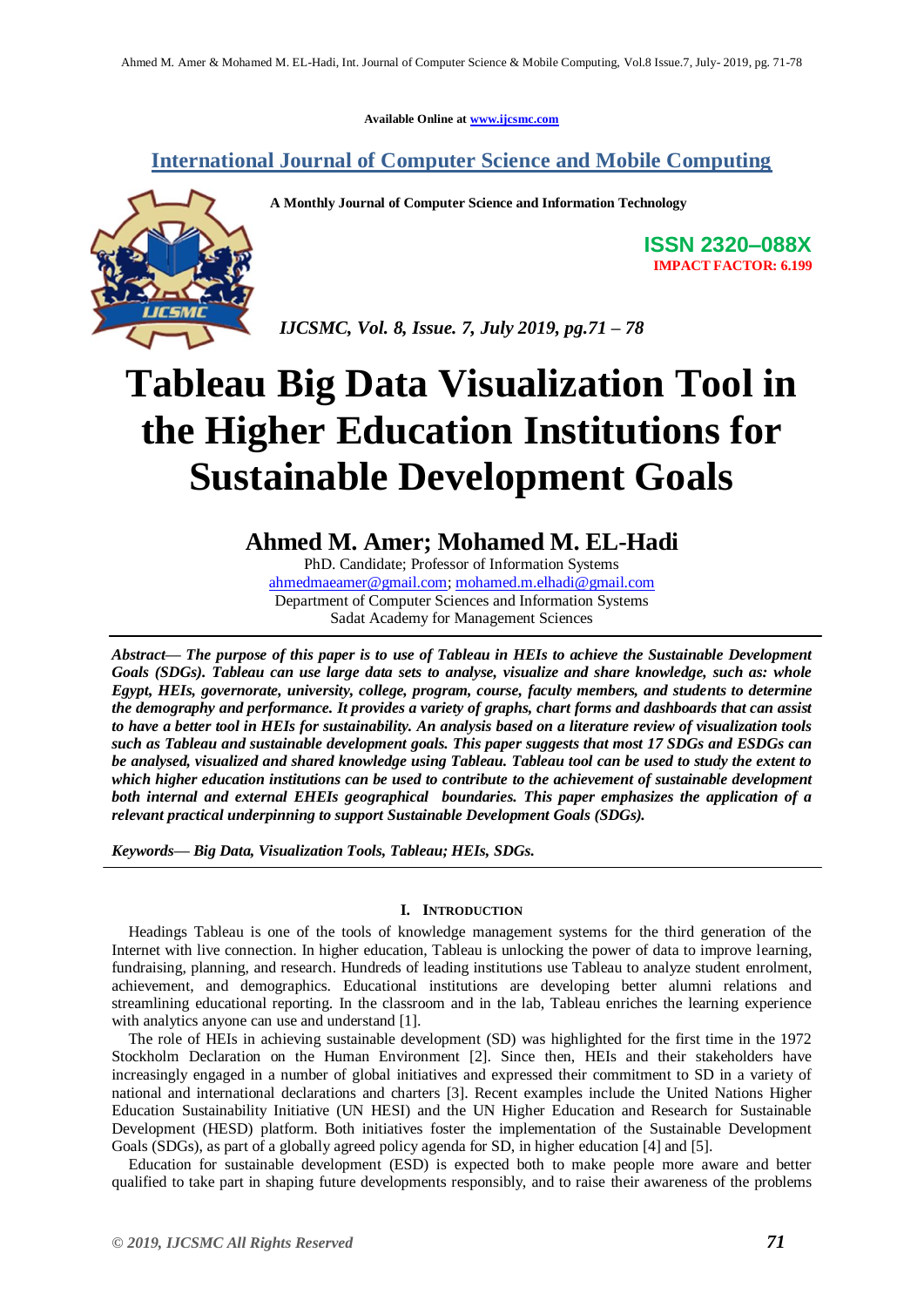related to sustainable development and bring forth innovative contributions to all economic, social, environmental and cultural issues [6].

Universities play an important role for fostering ESD 'by addressing sustainability through their major functions of education, research and outreach' [7].

At the Millennium Summit of the United Nations in 2000, all UN members agreed to the eight international development goals called the Millennium Development Goals (MDGs) of 2000-2015. To continue and to complete what the MDGs did not achieve, the General Assembly of United Nations on 25 September 2015 adopted a resolution titled "Transforming Our Word: the 2030 Agenda for Sustainable Development", a plan of action for people, planet, and prosperity. They seek to balance the three dimensions of sustainable development: the economic, social and environmental [8]. The resolution called all countries and all stakeholders of governments, private sectors, academic communities, as well as civil societies to act in collaborative partnership to implement all of 17 SDGs. [9].

#### **II. BIG DATA VISUALIZATION TOOLS USED IN THE HEIS AND COMPARISON**

The following are five big data visualization tools [12]:

#### *A. QlikView*

QlikView is a solution that focuses on the user as the receiver of data. It allows users to explore and discover data in a workflow similar to the way developers work when processing data. To sustain flexibility in its approach to data exploration and visualization, this software strives to maintain the association between data. It's flexible. It allows setting and weak every little aspect of each object and customizes the look and feel of any visualizations and dashboards. With such great deal of flexibility, there also comes an incorporated ETL (Extract, Transform, and Load) Engine that enables you to conduct the ordinary data cleansing operations. However, it may turn out to be costly. It has many unique features like patented technology and has in-memory data processing, which executes the result very fast to the end users and stores the data in the report itself.

#### *B. Klipfolio*

Klipfolio is a BI solution that resides 100% in the cloud (no desktop application is required) providing an insightful tool for data visualization and dashboard composition. It supports connectivity to a variety of data sources, both online and offline. The online sources integrate a range of cloud-hosted storages including Google Sheets, Relational DBs, and other services that provide data in all kinds of forms. It supports a great variety of offline service types: MS Excel, CSV, XML, JSON, and others. It applies the principle of responsiveness to facilitate the discovery of dashboards with the use of diverse technological platforms, from smartphones and tablets, to desktop computers and smart TVs.

#### *C. Tableau*

Tableau provides facility to connect to a variety of data sources with many systematic types, such as data systems organized in file formats (CSV, JSON, XML, MS Excel, etc.), relational and nonrelational data systems (PostgreSQL, MySQL, SQL Server, MongoDB, etc.), cloud systems (AWS, Oracle Cloud, Google BigQuery, Microsoft Azure). The core distinction from competitors is that Tableau has a special feature of Data Blending. Another unique feature is the ability for collaboration in real time that makes it a valuable investment for commercial and non-commercial organizations alike. There are several ways to share the reports in Tableau: by publishing them to a Tableau server; via email Tableau Reader capability; by publishing Tableau workbook openly and giving access to anyone who has a link. This magnitude of options enables great flexibility and removes many restrictions. Tableau Public is a free software that connects any data source be it corporate Data Warehouse, Microsoft Excel or web-based data, and creates data visualizations, maps, dashboards etc. with realtime updates presenting on web. They can also be shared through social media or with the client.

#### *D. Power BI*

Power BI is the software solution, developed and supported by Microsoft, for business intelligence and analytics needs. At the core of Power BI is an online service with various options for interaction, also featuring several outlets for connection to data provided by third party software and services. In addition, it provides a simple web-based interface with a plenitude of useful features varying from customizable visualization to certainly limited controls of data sources. The desktop application expands the available functionality to an even larger extent with the addition of tools for data cleansing and normalization. Also, it has connections to some other software from the Microsoft's toolbelt but goes much farther than that by utilizing a whole suite of novel business analytics tools. Thus, Power BI is not just related to other products; it is tightly integrated with the main Microsoft tools including MS Excel, Azure Cloud Service, and SQL Server.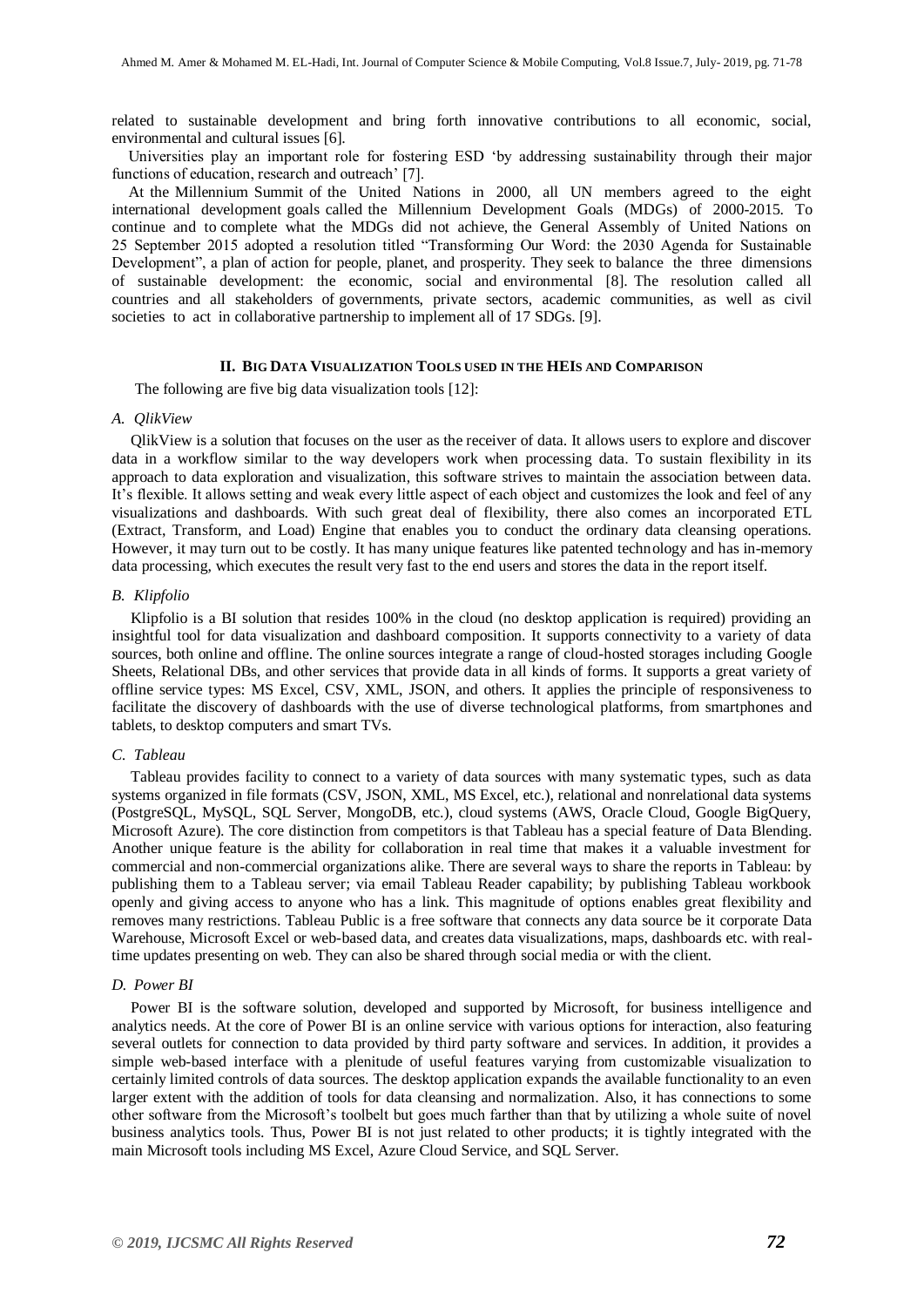#### *E. Google Data Studio*

The youngest tool on our list is a part of Google's analytics solutions — Google Data Studio. Being relatively new to the field, it strives to take its position among many competitors via ease of usage, simple yet beautiful design, innovative problem-solving, and straightforward, habitual ways to share dashboards (just as you usually share documents).While still being in Beta, Google Data Studio gives an interesting insight into how it can process the data. It is a fully web-based solution, and there is no desktop version (unlike other BI solutions). The tool had a pretty decent start, but time will show whether it will perform well in the long run.

#### **III.TABLEAU BENEFITS**

The following are some of the benefits of Tableau [13]:

#### *A. Ease of use*

According to Gartner's Magic Quadrant, more than 70 percent of Tableau's customers selected the product based on its ease of use for the business user. Tableau basics can be understood in a few hours.

#### *B. Advanced Analytics*

Tableau's client references ranked it in the bottom third of all Magic Quadrant vendors for complexity of analysis.

#### *C. Data Preparation*

Despite efforts to improve its data preparation capabilities in version 9, Tableau still has weaknesses in the area of data integration across data sources. Tableau supports a diverse range of data connectivity options put offers little support when it comes to integrating combinations of these sources in preparation for analysis.

#### *D. Security*

With Tableau you can establish "row level" security at the data level. In order to set up row level security in Tableau, the user must have a database user account. The increased numbers of database accounts mean increased opportunities for hackers.

#### *E. Cost*

Tableau costs less upfront than Qlikview. Not only does Tableau have a reputation as being less expensive to purchase, it requires less developer involvement to implement, maintain and use making its total cost of ownership over its lifetime less than Qlikview's.

#### **IV.TABLEAU PRODUCTS**

Tableau has five products which together form a product platform to enable users to create Tableau files. These five products are: Tableau desktop, Tableau online, Tableau Server, Tableau Public, and Tableau reader. [14].

#### *A. Tableau Desktop*

Tableau Desktop is a data visualization tool designed to create data visualization, report and dashboard in a fast and intelligent way. To be more specific, users can connect to multiple data sources, carry out multidimensional data analysis, create dashboards or report, modify metadata and publish a complete workbook to Tableau server if needed.

#### *B. Tableau Online*

Tableau Online is a hosted version of Tableau Server. It is the business analytics platform where people can share dashboards, interact with report and gain insights. It is hosted in the cloud so that there is no hardware, no set-up time needed.

#### *C. Tableau Server*

Tableau Server is a data governance platform and can be either browser based or mobile based. It enables users to publish dashboards on Tableau Server so that everyone in the organization can share, collaborate and interact with them. It facilitates the integration of data in the organization.

#### *D. Tableau Public*

Tableau is a free tool that anyone can use to connect to data, create interactive data visualizations and publish them on the web. Since everyone has access to published data, user should be careful not to put the proprietary data on Tableau Public.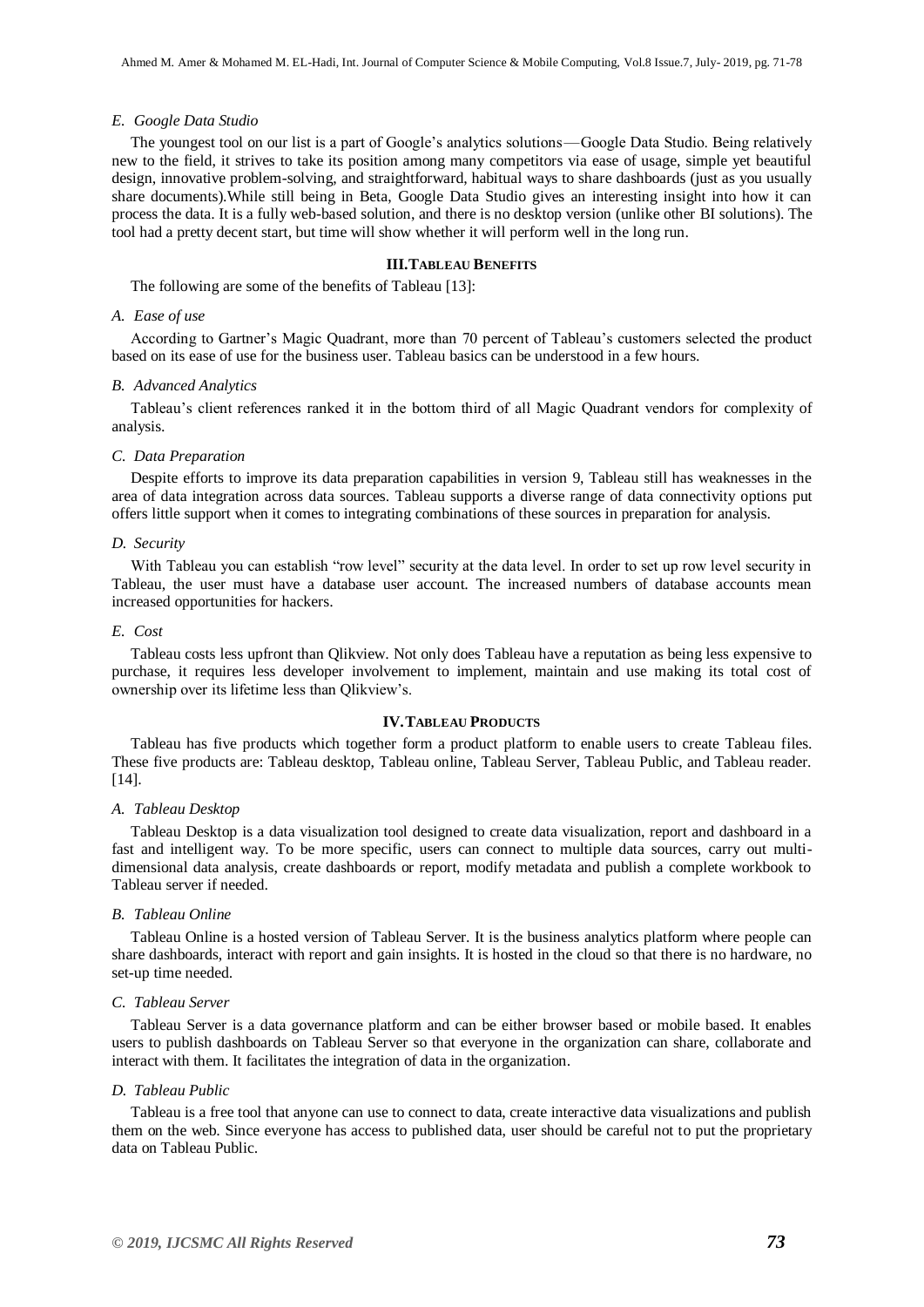#### *E. Tableau Reader*

Tableau Reader is a free desktop application that users can open and interact with data visualizations which are created with Tableau Desktop.

#### **V. TABLEAU ARCHITECTURE**

Tableau has highly scalable and it has n-tier client-server based architecture that serves the mobile clients, web clients, and desktop installed software [15] and [16].



Figure 1: Tableau Architecture for Sustainable Development

**Tableau server** is an enterprise business class platform it can set up hundreds of thousands of users. It offers powerful mobile and web-based analytic works with companies existing data and security protocol.

- Scales up: Is multi-threaded
- Scales out: Is multi-process enabled
- Provides integrated clustering
- Supports High Availability
- Is secure
- Runs on both physical and Virtual Machines



Figure 2: Tableau Server Architecture [15]

- **Data Layer:** The basic characteristic of tableau that supports your choice of data architecture. Tableau does not require any restrictions for the database like data to be stored in any single system. Most of the organizations have a heterogeneous environment. Tableau can work with all these simultaneously.
- **Data Connectors:** Tableau includes a number of optimized data connectors for databases such as Microsoft Excel, SQL Server, Oracle, Teradata, Vertica, Cloudera Hadoop, and much more. There is also a generic ODBC connector for any systems without a native connector. Tableau provides two modes for interacting with data: Live connection or In-memory. Users can switch between a live and in-memory connection as they choose.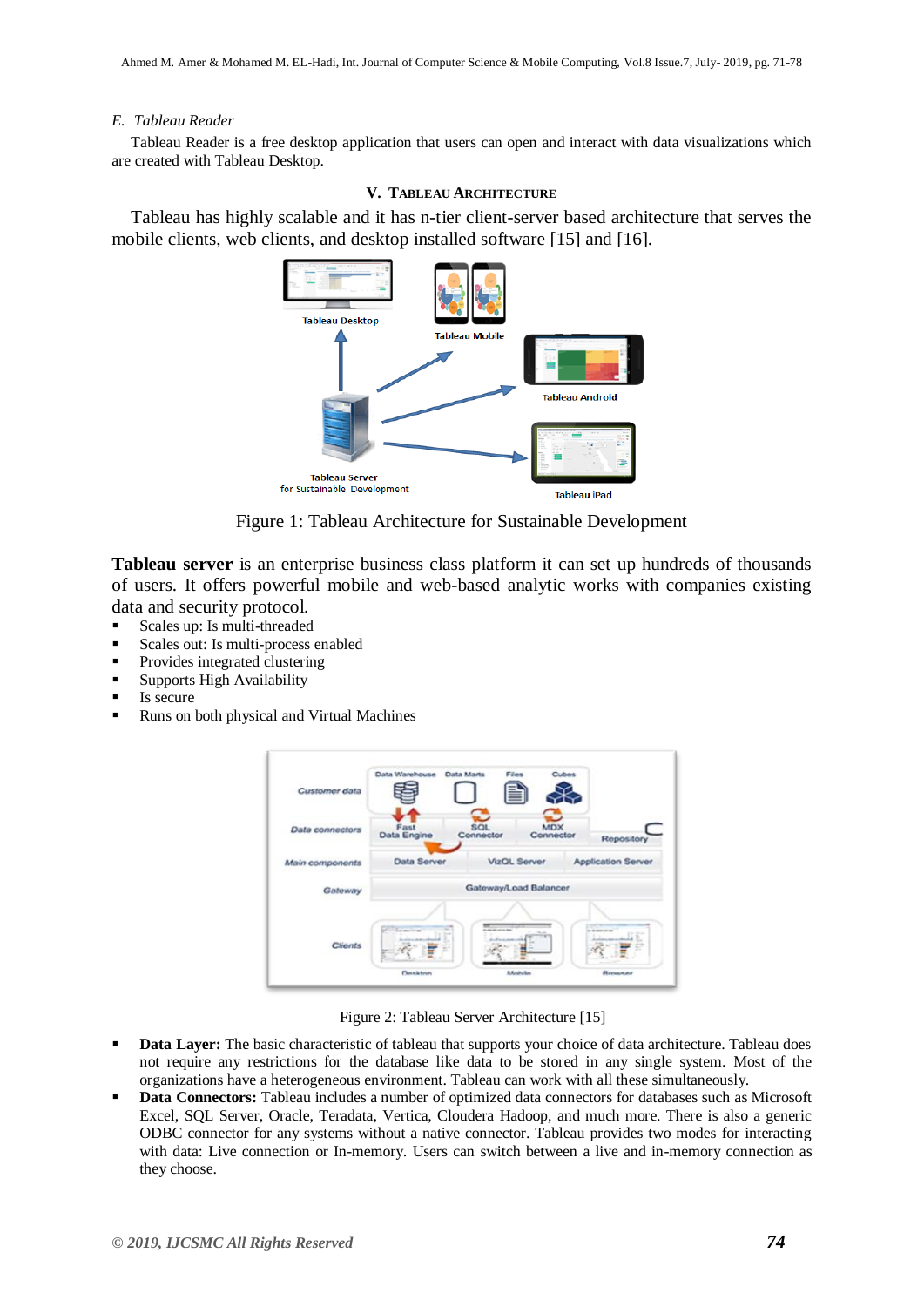- **Live connection:** Tableau's data connectors leverage your existing data by sending dynamic SQL or MDX statements directly to the source database rather than importing all the data. It's the front-end analytics client to many of the largest databases in the world. Tableau has optimized each connector to take advantage of the unique characteristics of each data source.
- **In-memory:** Tableau offers a fast analytic performance due to in-memory data engine. Data engine will extract the data and bring it in memory in the tableau. Data engine utilized your entire system to get the fast query response one million of rows of data. Data engine can access the disk store as well as RAM and cache memory.
- **Application Server:** Application server provides the authorization and authentications from the database.
- **VIZ sql server:** VIZ sql server converts the sql queries into visualization.
- **Data Server:** data server centrally manage and store tableau data sources. It also maintains Metadata from tableau desktop such as calculations, definition, and groups.
- **Backgrounder:** The backgrounder refreshes scheduled extracts and manages other background tasks.
- **Gateway/ Load Balancer:** It is the primary Tableau Server which trails requests to other components. Requests which come in from the client firstly strike the gateway server and then routed to the appropriate procedures. If multiple procedures are configured for any component, the Gateway will work as a load balancer and share the requests to the procedures. In a single server configuration, every procedure sits on the Gateway, or primary server. When running in a distributed atmosphere, one physical machine is designated the primary server and the others are designated as worker servers which can run any number of other procedure. Tableau Server always uses only one machine as the primary server.
- **Clients (Web Browsers and Mobile Apps):** It offers interactive dashboards toward clients using zerofootprint HTML and JavaScript (AJAX) in a web browser, or natively through a mobile app. No plug-ins or helper applications are necessary. Tableau Server supports:
- **Web browsers:** Internet Explorer, Firefox, Chrome and Safari.
- **Mobile Safari:** Touch-optimized views are automatically served on mobile Safari.
- **iPad app:** Native iPad application that provides touch-optimized views and content browsing.
- **Android app:** Native Android application that provides touch-optimized views and content browsing.
- **Android browser:** Touch-optimized views are automatically offered in the Android browser.
- **Clients (Tableau Desktop):** Tableau Desktop is the rapid-fire authoring environment used to generate and publish sights, reports and dashboards to Tableau Server. Using this, a report author can tie with multiple data sources, explore relationships, create dashboards, modify metadata, and finally issue a completed workbook or data source to Tableau Server.

#### **VI.SDGS OF THE UNITED NATIONS**

The 17 Sustainable Development Goals (SDGs) are the world's best plan to build a better world for people and our planet by 2030. Adopted by all United Nations Member States in 2015, the SDGs are a call for action by all countries - poor, rich and middle-income - to promote prosperity while protecting the environment. They recognize that ending poverty must go hand-in-hand with strategies that build economic growth and address a range of social needs including education, health, equality and job opportunities, while tackling climate change and working to preserve our ocean and forests. The Sustainable Development Goals (SDGs), otherwise known as the Global Goals, are a universal call to action to end poverty, protect the planet, and ensure that all people enjoy peace and prosperity [17]. It is made up of 17 goals meant to be applied to every country, not just developing nations.

The sustainable development goals are [8]:

- **Goal 1**. End poverty in all its forms everywhere.
- Goal 2. End hunger, achieve food security and improved nutrition and promote sustainable agriculture.
- **Goal 3**. Ensure healthy lives and promote well-being for all at all ages.
- Goal 4. Ensure inclusive and equitable quality education and promote lifelong learning opportunities for all.
- **Goal 5.** Achieve gender equality and empower all women and girls.
- **Goal 6.** Ensure availability and sustainable management of water and sanitation for all.
- **Goal 7.** Ensure access to affordable, reliable, sustainable and modern energy for all.
- **Goal 8.** Promote sustained, inclusive and sustainable economic growth, full and productive. employment and decent work for all.
- **Goal 9.** Build resilient infrastructure, promote inclusive and sustainable industrialization and foster innovation.
- Goal 10. Reduce inequality within and among countries.
- **Goal 11.** Make cities and human settlements inclusive, safe, resilient and sustainable.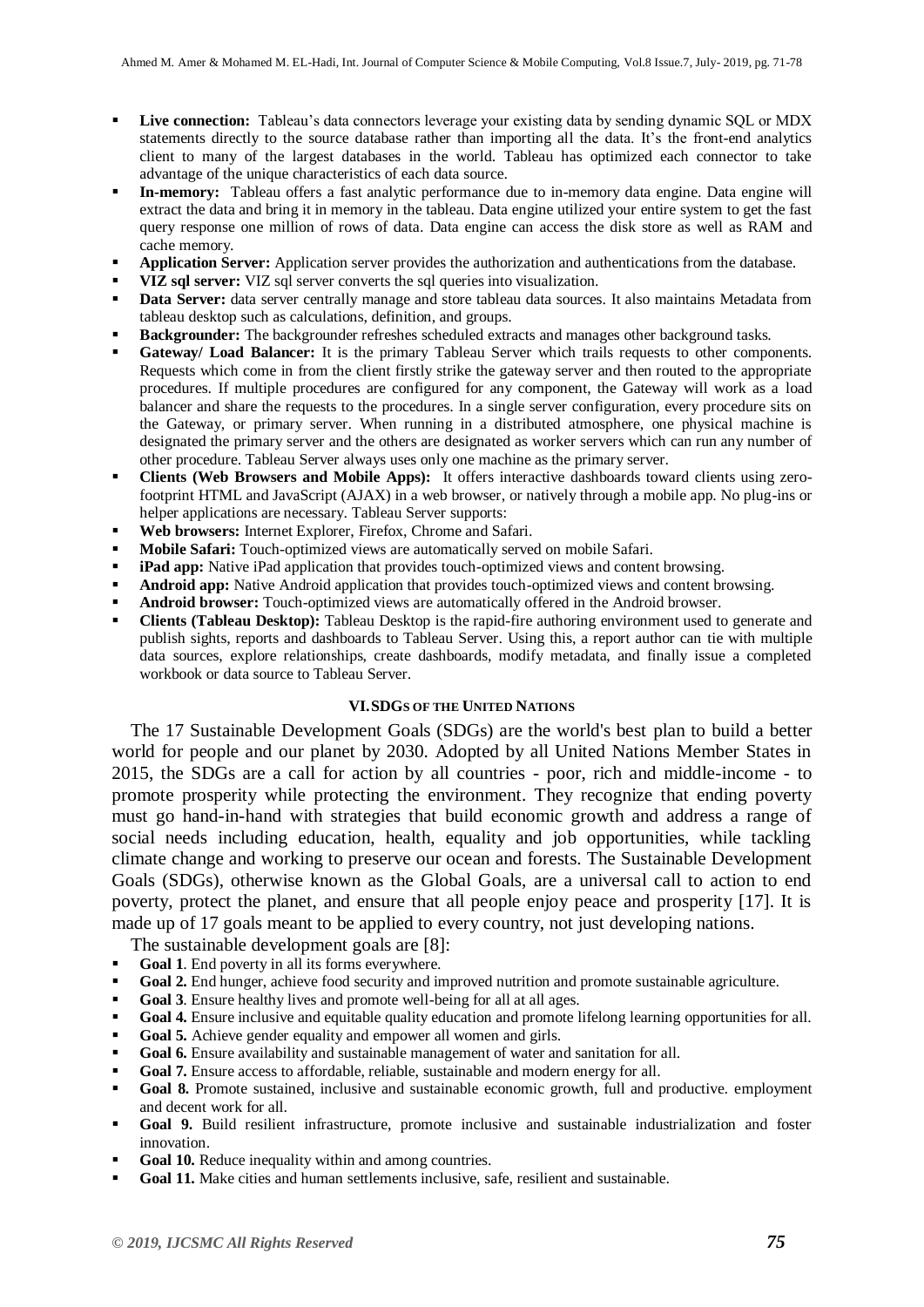- **Goal 12.** Ensure sustainable consumption and production patterns.
- **Goal 13.** Take urgent action to combat climate change and its impacts.
- Goal 14. Conserve and sustainably use the oceans, seas and marine resources for sustainable development.
- Goal 15. Protect, restore and promote sustainable use of terrestrial ecosystems, sustainably. manage forests, combat desertification, and halt and reverse land degradation and halt biodiversity loss.
- **Goal 16.** Promote peaceful and inclusive societies for sustainable development, provide access to justice for all and build effective, accountable and inclusive institutions at all levels.
- Goal 17. Strengthen the means of implementation and revitalize the global partnership for sustainable development.

Where companies can choose just one SDG they wish to address in their operations. Similarly, The Higher Education Sustainability Initiative (HESI) asks colleges and universities to pick one of the SDG they wish to contribute towards [17].

Target 4.7 by 2030, ensure all learners acquire knowledge and skills needed to promote sustainable development, including among others through education for sustainable development and sustainable lifestyles, human rights, gender equality, promotion of a culture of peace and nonviolence, global citizenship, and appreciation of cultural diversity and of culture's contribution to sustainable development. SDG 4.7.1, Extent to which (i) global citizenship education and (ii) education for sustainable development, including gender equality and human rights, are mainstreamed at all levels in: (i) national education policies, (ii) curricula, (iii) teacher education and (iv) student assessment. [18].

### **VII. THE SUSTAINABLE DEVELOPMENT GOALS (SDGS) IN EGYPT**

In line with the 2030 Agenda, the Egyptian Government has launched a working plan called Egypt's Vision 2030, also known as Sustainable Development Strategy (SDS), which encompasses the economic, social and environmental dimensions of development. SDS promotes economic flourishing based on justice, social integrity and participation. It is under the SDS that all development plans in Egypt are incorporated while at the same time being strongly guided by the SDGs. Additionally, in an effort to monitor the implementation and reporting on progress of the SDGs, the Primer Minister appointed the Ministry of Planning, Monitoring and Administrative Reform (MoPMAR) as its Rapporteur. The ministry is responsible for coordinating the steps towards integrating, institutionalizing and implementing the SDGs.

Key Messages of Egypt Voluntary National Review 2018

- Egypt is committed to progress towards achieving the Sustainable Development Goals (SDGs). Egypt's Sustainable Development Strategy, Egypt Vision 2030, is in line with SDGs. The national strategic plan's three dimensions (economic, social and environmental) are based on ten pillars covering broadly the SDGs. The plan provides programs, policies and measurable indicators in order to put Egypt on the right path toward sustainable development.
- Egypt embarked on a very comprehensive and home grown economic reform program that is supported by the international financial institutions staring November 2016. The Government of Egypt took very bold and timely measures as well as overdue reforms to put the economy on the path towards a more stable resilient economy. After a challenging year, economic fundamentals are stabilizing with reduction in fiscal deficit, curbing in the rate of inflation, waning in external deficit and increasing in the growth rate of output; all of these are met with increased confidence from domestic and international investors. The Government of Egypt is committed to pursuing its agenda of economic reforms to create an enabling environment for inclusive growth and sustainable development.
- Egypt is mindful of the vulnerable groups who are likely more adversely affected by stabilization and reform programs. In order not to leave anyone behind, the Government of Egypt has scaled up its social protection programs and has improved their target mechanisms. In addition, the Government of Egypt is allocating more resources to the more deprived areas to provide better quality of public services and infrastructure.
- Egypt is pursuing an ambitious plan to upgrade its infrastructure across all sectors and all regions within the country. The energy sector witnessed a substantial upgrade in its capacity to produce, transport and distribute electricity. Egypt increased its capacity to produce electricity by at least 15 Gigawatt of electricity using very advanced, sustainable and efficient technologies. Indeed, the energy strategy aims at increasing the share of the renewable energy to reach 42% by 2035. The government has also enacted major reforms in the legal framework of its electricity sector opening the door for increased participation of the private sector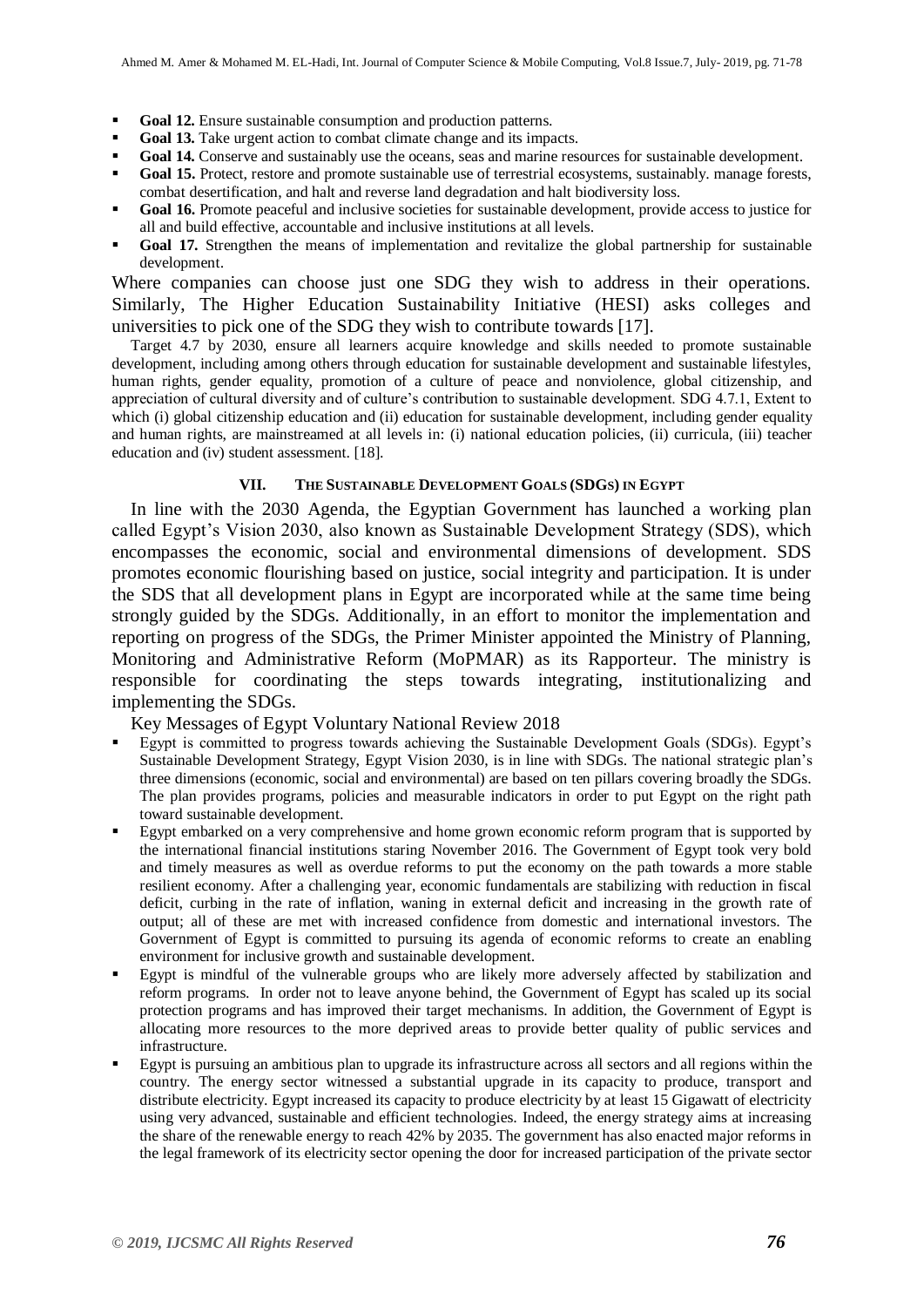and effective regulatory role of the state. All of these efforts in the energy sector are consistent with Egypt's vision to become the energy hub of the Eastern Mediterranean.

- Egyptian network of highways witnessed major extensions and improvements. The national highway project is a much needed project to link distant parts of Egypt beyond the main cities and the Nile Valley in order to create economic opportunities and to expand beyond the narrow valley.
- The growing population consisting mainly of youth represents both a challenge and an opportunity. It is a challenge since the government needs to continuously scaling up the country's infrastructure and housing units especially for low income groups. This explains Egypt's heavy investment in infrastructure projects as well as social housing projects. On the other hand, this young sizeable population would be an asset if these young people obtain adequate quality education and training that prepare them for the fourth industrial revolution.
- Water scarcity within Egypt and regionally is a key challenge for the growing population; especially that the agricultural sector consumes almost two thirds of its supply of fresh water. Ensuring sustainable water resource management is a matter of high priority to the Government of Egypt.
- Egypt's Vision 2030 and the 2030 Agenda are implemented by engaging all stakeholders. The role of the private sector and the civil society is key in the realization of these goals. The inclusivity and transformability aspects of the 2030 Agenda and its national counterpart necessitate active contribution of the private sector and the civil society in the achievement of all the goals. The Government of Egypt awareness this fact and is capitalizing on the positive synergies between the governmental efforts, private sector efforts and civil society efforts to achieve this ambitious agenda.

#### **VIII. TABLEAU IN THE HEIS FOR THE SDGS**

The Figure 4 is as shown in the Tableau in the HEIs for the SDGs



Figure 4: Tableau in the HEIs for the SDGs

An example of the charts is as shown in the Figure 5 in the Tableau. The different ratio of sectors can be observed.



Figure 5: Number of students enrolled sectors for the year 2017/2018